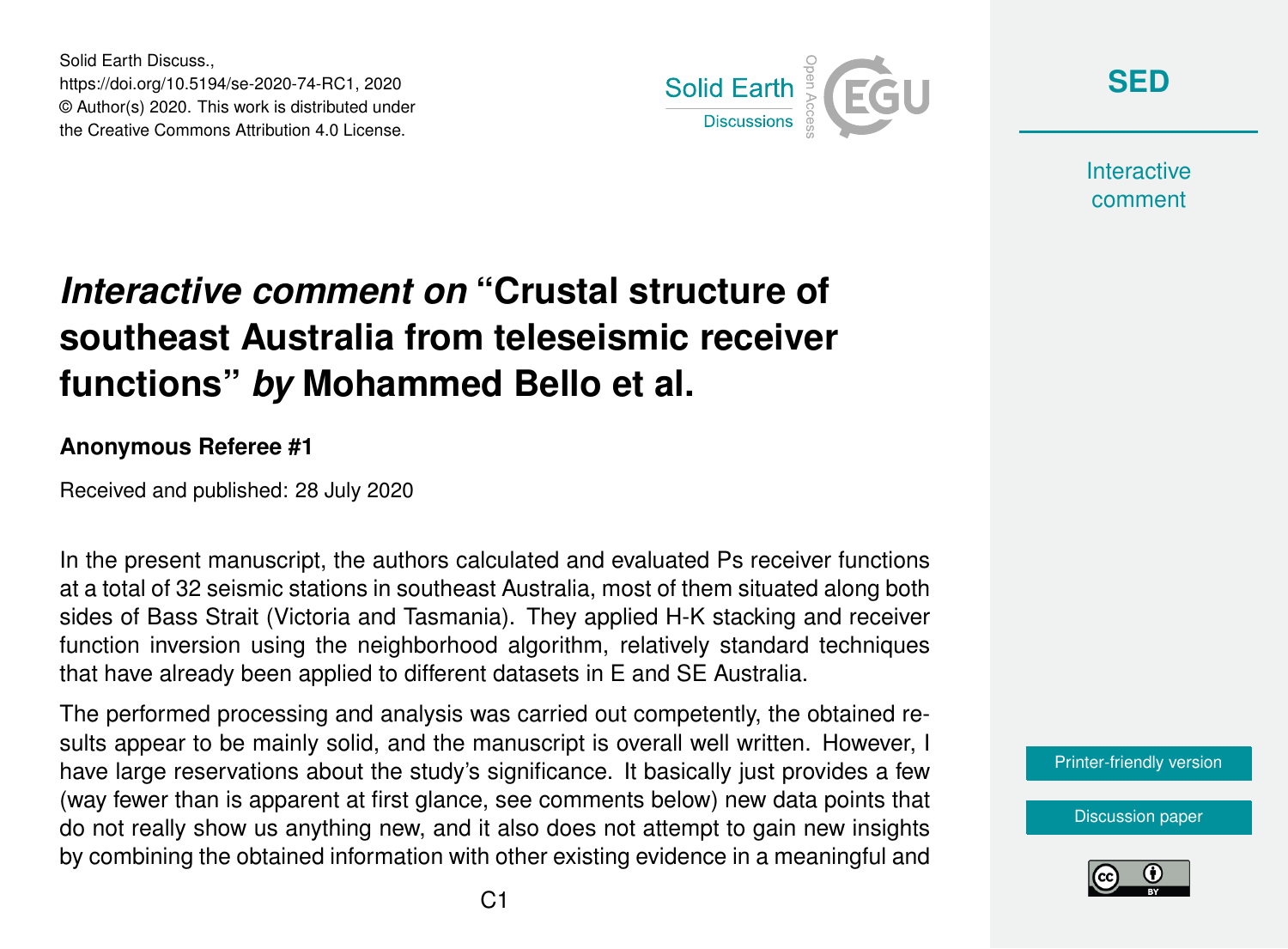potentially novel way. I thus think that the study should not be published in its current shape, but the authors should be encouraged to submit an extended and improved version of the study that tries to, at least, improve on point 2 of my General comments (see below).

General comments:

As mentioned above, my main concern with this paper is its lack of significance. This can be broken down into two problems:

1. Data paucity and lack of novel results

The abstract talks about receiver functions from 32 stations (24 temporary from the BASS deployment, 8 permanent), but H-K results are only supplied for 13 stations (7 temporary, 6 permanent; the text says 14 stations but Table 2 only features 13), inversion results only for 6 (only permanent stations).

What the manuscript does not mention is that Moho depth estimates from receiver functions are already available from literature for 5 of the 6 permanent stations investigated (station CAN in Clitheroe et al., 2000; stations MOO, TOO, TAU, YNG in Ford et al., 2010; all 5 are also used in the AusMoho compilation of Kennett et al., 2011), and vp and vp/vs estimates for 4 of the 6 (Ford et al., 2010). This reduces the amount of new results to H-K stacking results from 7 temporary stations, and H-K stacking plus inversion for one permanent station (CNB) for which I could not find previous results.

This is a rather thin data base, and I think the authors should have mentioned the previous results I just listed, and discussed whether their new values agree or disagree with these previous findings (they are largely consistent, as far as I can see). Failure to do that appears to wrongly imply that all reported values are novel. Comparison is only undertaken with other previously analyzed stations in the region (Figure 9), which adds to this impression.

Lastly, it would make sense to compare the obtained crustal thicknesses to the

**Interactive** comment

[Printer-friendly version](https://se.copernicus.org/preprints/se-2020-74/se-2020-74-RC1-print.pdf)

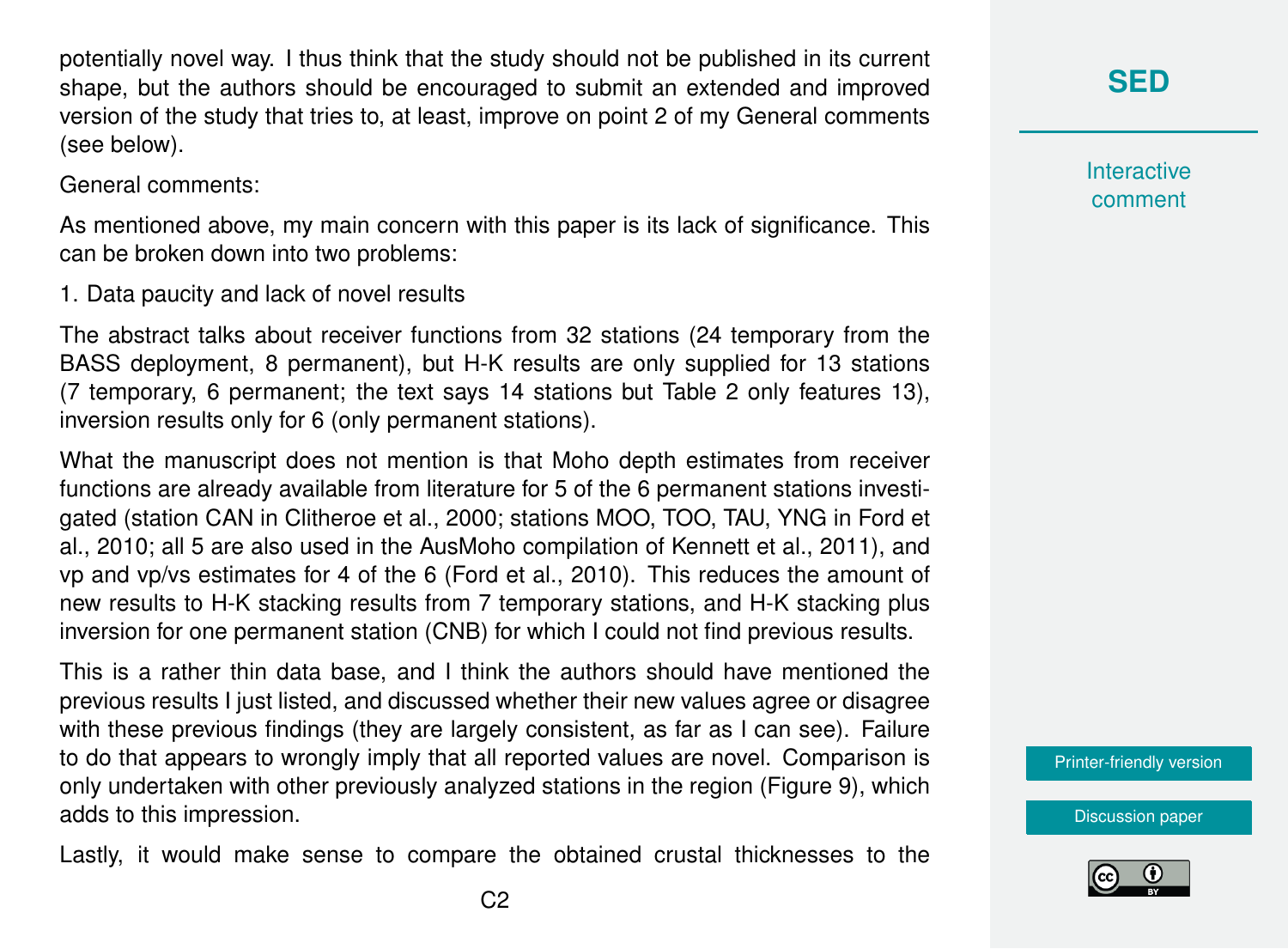Australia-wide Moho model AusMoho (freely available from the webpage of ANU: http://rses.anu.edu.au/seismology/AuSREM/AusMoho/). This interpolated model offers predictions (interpolated values) for the positions of the newly analysed stations, thus it offers the possibility to check whether these results change or confirm the current state of knowledge (at first glance, they rather confirm).

2. Lack of constraints for interpretation

The authors offer a detailed introduction to models of crustal formation and geologic evolution of SE Australia in Sections 1 and 2. I am no expert in these things, but I get the impression that a thorough survey of the literature was performed.

The Discussion section then attempts to relate the rather poor data base (see above) to all kinds of geological processes that have been previously proposed. I think the authors are doing an OK job in relating their results to some published works, but the central problem is that the few newly obtained data are mostly interpreted in isolation. It would make a lot of sense to do cross plots with results from other geophysical studies, trying to see more by combining different datasets. This is not done at all, which is even more surprising considering that the first author published two other seismological studies on the same area, even partially using the same stations, last year (Bello et al., 2019a,b; teleseismic tomography and shear-wave splitting). While both of these methods rather illuminate deeper, sub-crustal structure, a combined interpretation would allow a much better discussion and potentially offer novel insights. I wonder why this is not done here, unless the authors want to publish this in yet another paper (which would be slicing it rather thinly). Looking at these previous papers, I also wonder why there was no attempt to use at least some of the huge number of WOMBAT temporary stations that was harvested for the teleseismic tomography in the present study, to derive some more (novel) data points.

In the following I will supply more minor comments by line number:

ll.24/25: I found it rather confusing that the authors talk about vp/vs ratio and Poisson

**Interactive** comment

[Printer-friendly version](https://se.copernicus.org/preprints/se-2020-74/se-2020-74-RC1-print.pdf)

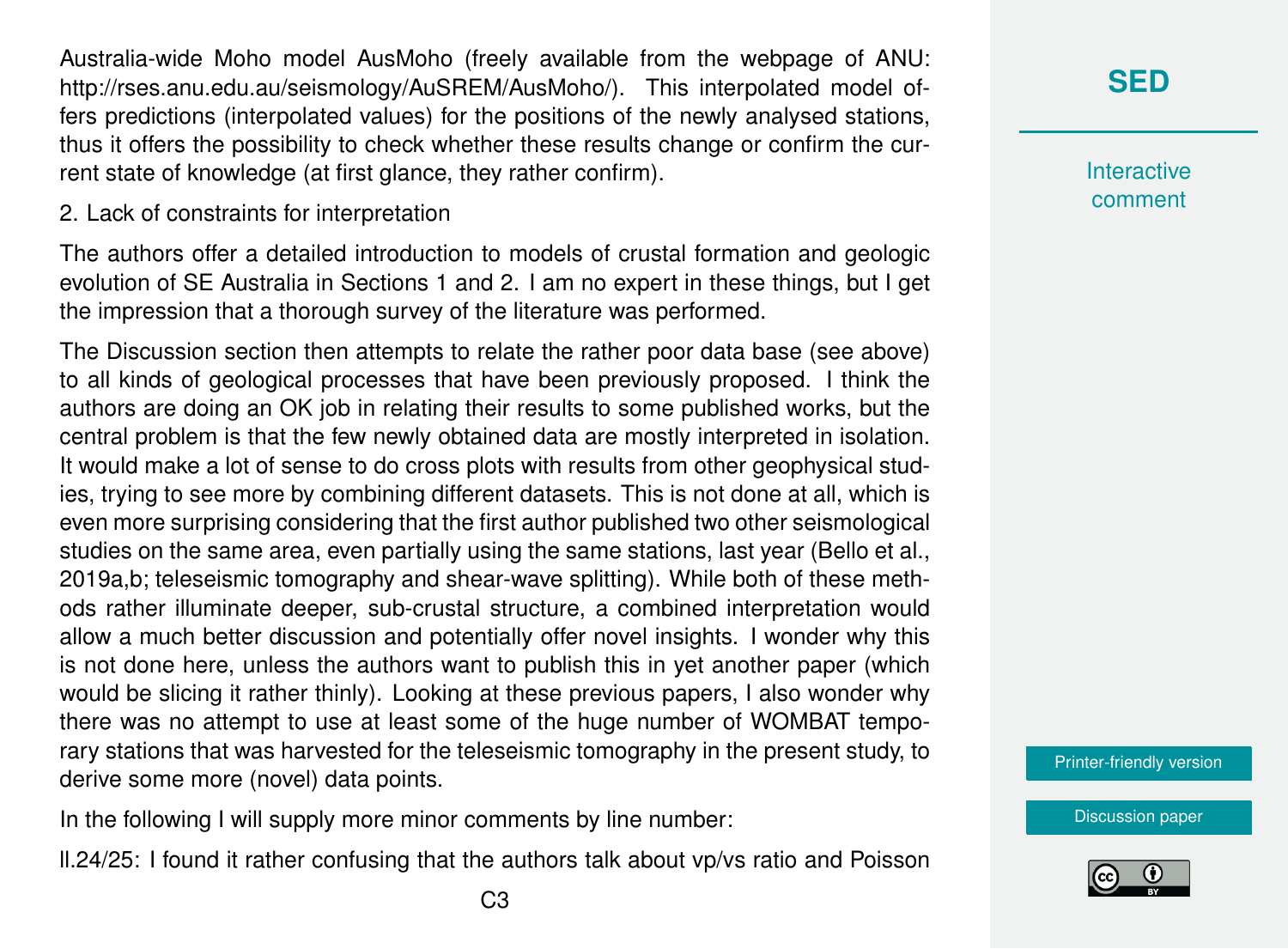ratio separately (here and also in Section 7.2), although these properties are directly related (see Equation 2) and thus one does not offer additional information compared to the other.

ll.54-57: Some parts of a sentence are apparently missing here.

ll.93-100: If VanDieland is just a conceptual microcontental block in one of the models that is routinely used to explain the genesis of the region, why is the term used to reference station locations (e.g. Table 2). Shouldn't geographical regions that are independent of interpretation framework be used for this?

ll.102-154 (Section 3): I personally dislike this type of listing of existing studies, going study by study and explaining the methodology of each. This is unnecessarily bloated and in the end the reader doesn't take away much beyond "people have worked in this area before". It would be better to include the geophysical evidence into the presentation of evolution concepts given in Section 2 (and partly Section 1).

l.152: part of the sentence is missing (?)

ll.174/175: I disagree on this claim

l.185: "by using the clarity of the direct arrivals"; was this a purely visual selection or were there fixed criteria? Some more detail would be useful

l.208: Although the paper of Zhu and Kanamori (2000) is cited here, the used weighting scheme (0.6/0.3/0.1) is not the same as in that paper (0.7/0.2/0.1).

l.213: How robust is the use of standard deviations as uncertainty estimates when there are only 4-6 measurements (as is the case for 5 of the 13 stations, see Table 2)? This should at least be mentioned/discussed.

l.240: "Our strict criteria ...": what were these criteria? It would be worth explaining how this was done, especially since it leads to a reduction from 32 to 6 stations.

l.243: Why have a subchapter 5.3.1 if there is no 5.3.2?

**[SED](https://se.copernicus.org/preprints/)**

**Interactive** comment

[Printer-friendly version](https://se.copernicus.org/preprints/se-2020-74/se-2020-74-RC1-print.pdf)

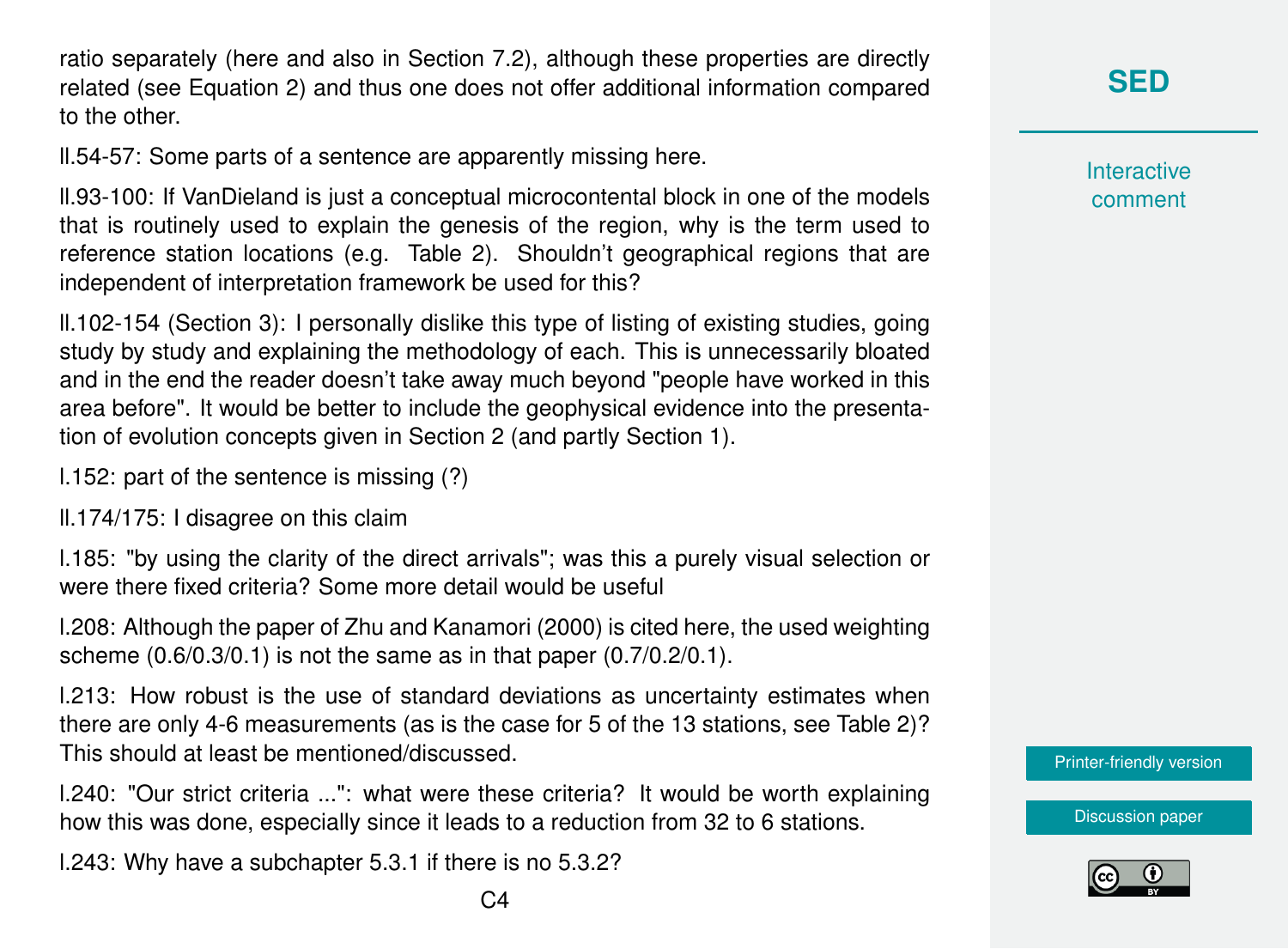l.294ff: Why is it not even mentioned that there is a huge difference in Moho depth between the two different applied analysis techniques (H-K and inversion) for all (3) stations in the Lachlan Fold Belt that were investigated with both methods (see Table 2)? These differences are around 10 km, thus very significant.

### Figures:

Figures 6 and 9: I find the black-to-white color scale not to be a very good choice here, it is quite hard to see at a glance where e.g. the crust is thick and where thin. A different color scale may be more appropriate.

Figures 7 and 8: It would be useful to show where the Moho was picked in the shearwave velocity models. Taking the values from Table 2, I actually disagree with the picks for stations YNG and CAN. In both of these cases, the clearer jump in vs is much shallower than what is listed in Table 2 (around 35 and 40 km instead of 48 and 49 km), which would also be much more consistent with H-K results

### References:

Bello, M., N. Rawlinson, D.G. Cornwell, E. Crowder, M. Salmon, A.M. Reading (2019a), Structure of the crust and upper mantle beneath Bass Strait, southeast Australia, from teleseismic body wave tomography, Physics of the Earth and Planetary Interiors, 294, Article 106276.

Bello, M., D.G. Cornwell, N. Rawlinson, A.M. Reading (2019b), Insights into the structure and dynamics of the upper mantle beneath Bass Strait, southeast Australia, using shear wave splitting, Physics of the Earth and Planetary Interiors, 289, 45-62.

Clitheroe, G., O. Gudmundsson, B.L.N. Kennett (2000), The crustal thickness of Australia, J. Geophys. Res., 105( B6), 13697– 13713, doi:10.1029/1999JB900317.

Ford, H.A., K.M. Fischer, D.L. Abt, C.A. Rychert, L.T. Elkins-Tanton (2010), The lithosphere–asthenosphere boundary and cratonic lithospheric layering beneath Australia from Sp wave imaging, Earth and Planetary Science Letters, 300 (3–4), 299-310. **Interactive** comment

[Printer-friendly version](https://se.copernicus.org/preprints/se-2020-74/se-2020-74-RC1-print.pdf)